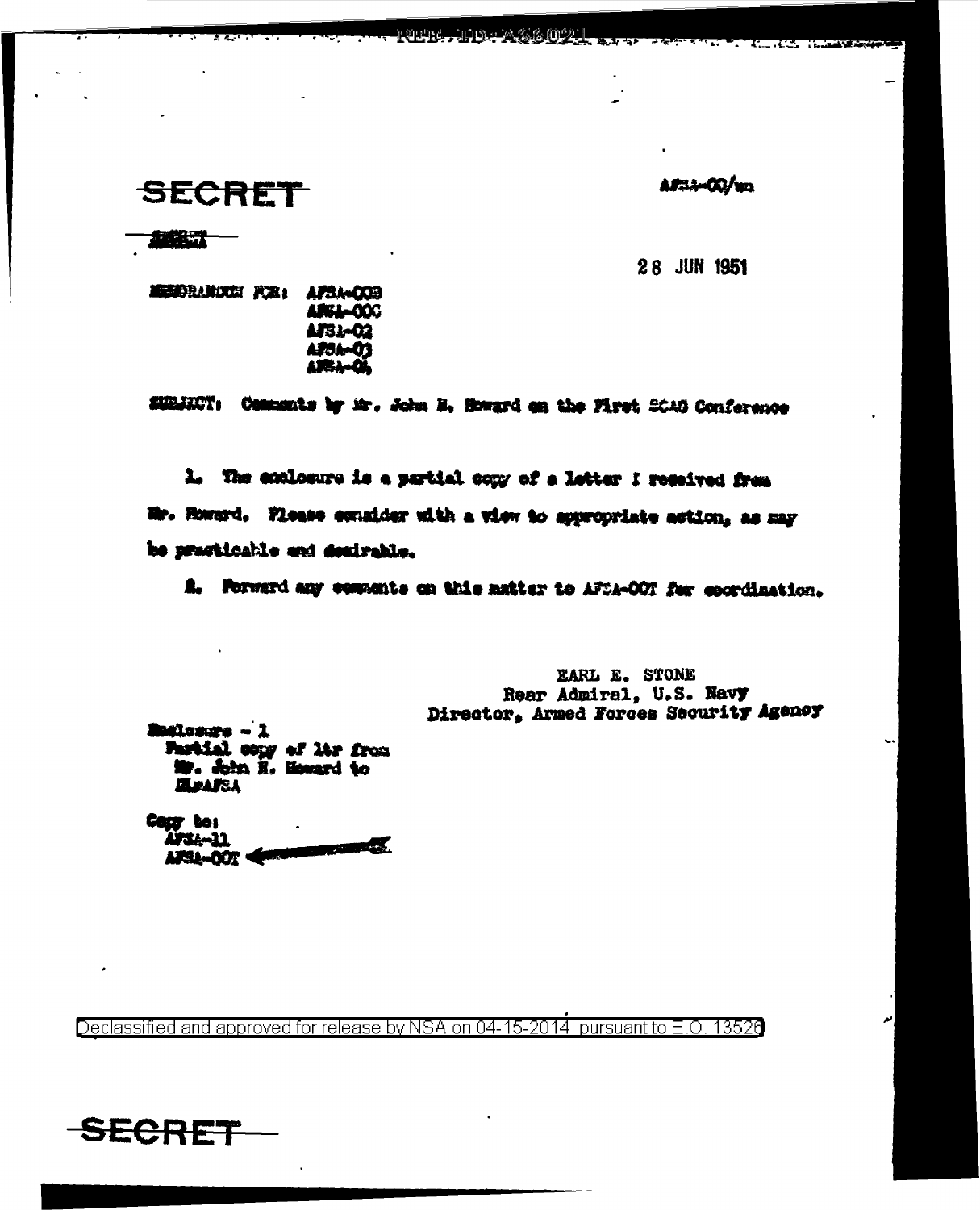SECRET

314 wyndnoor Road Springfield, Del.Co., Pa. June 5, 1951

86. Y

**SECRET** 

Admiral K.E. Stone, Director Armed Forces Security Agency Department of Defense Washington 25, D.C.

Dear Admiral Stone:

I want to thank you for Honday and Tuesday of this week -two days that will be the highlight of my life for many years to come. I have always been proud of "my old outfit", but not as much as I was this week whon the importance of the work you are doing was reaffirmed, and the tremendous progress you have made in the mast few years was evident. I was particularly impressed by the presentations by Captain Menger, Andy Cleason<br>and Frank Rayen. I was fearful before I came that the advisory group might be difficult to manage because of its mixture of engineering, mathematical and management people, but it certainly went macothly and was one of the best managed affairs I ever attended. In any case, I, who might be expected to be somewhat blass, was impressed and I know from personal reports that men such as Mulherson and Shannon were overwhelmed.

A munber of points occurred to me during the conference but I will mention only a few here. I was quite interested in Frank Raven's presentation on the reconstruction of the printer characteristics and its tendency to stutter. At that time my thoughts turned to Walt Zenner of Teletype who probably knows more about printers than anyone else in the world.

I believe that he has designed and built literally hundreds ef experimental printers of all types -- wheel, basket, sector, ato. I wondered if he might not be of real help in studying the evidence and helping reconstruct the actual machine. I believe he had a lot to do with the design and production of the E.C.H. and other machines of this type so he should be a real expert on wired-wheel cipher machines. In addition, he developed many of the new Teletype products in operation (such as the Hodel 26 high speed system) or still under development (such as the teletype tape punch Joe Sachus has on lean that punches 60 eclumns per second). Consequently, he might be of real help in advising your activity regarding its massive problem of intercepting, forwarding, editing and punching the large masses of data into tapes or cards.

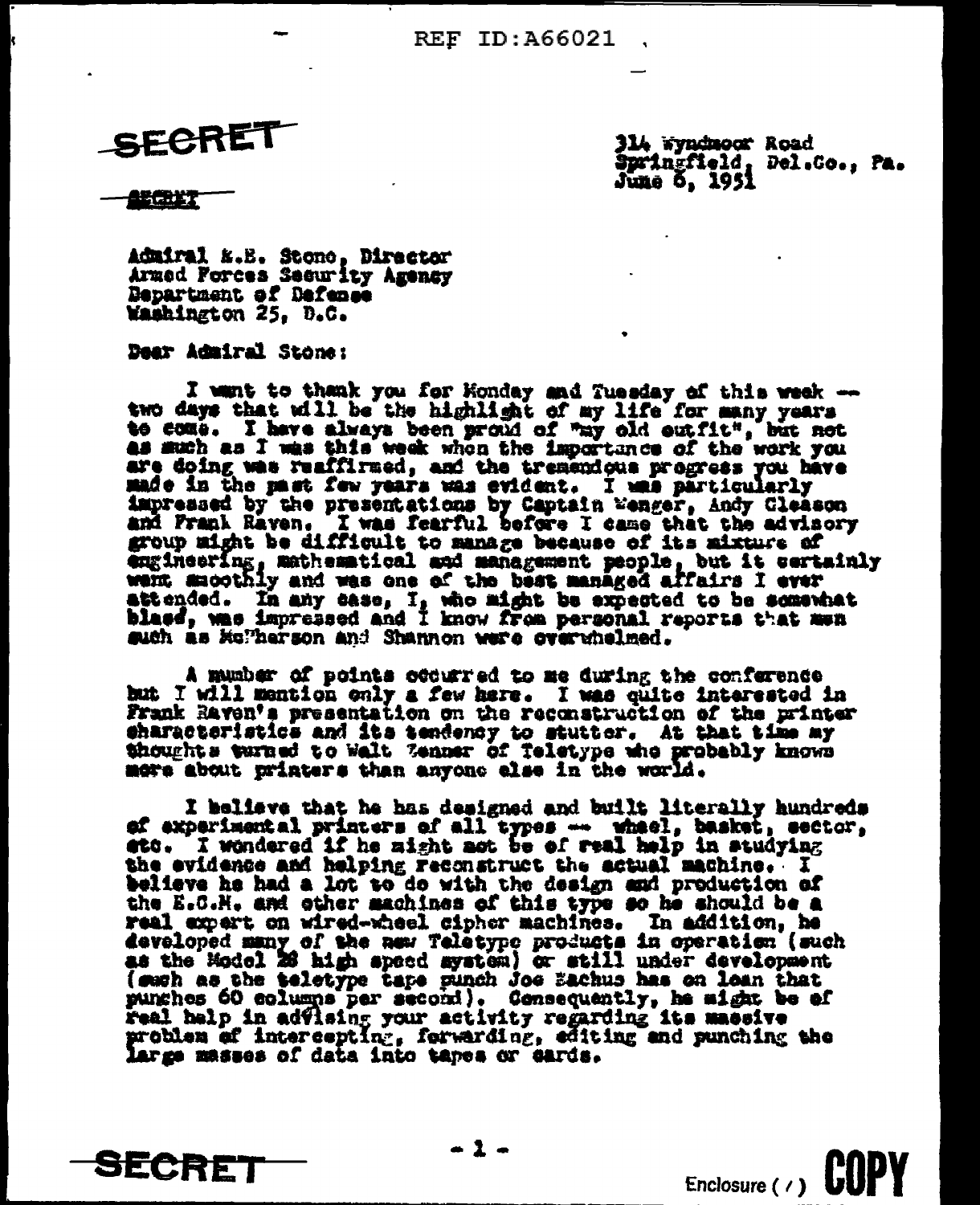2、中门最高区通道需求价值的特性

三十二

÷.

 $\frac{1}{\pi}$ 

ä.

机槽 法警察官 计编

店 上古 新 (特) 全元 正 (315) 2番 (317種肉)

 $\frac{1}{2}$ 

÷.

÷

 $\mathcal{S}$  $\frac{1}{\sqrt{2}}$  $\frac{1}{2}$ 

精神 平定 は、油麻腐蔵化 いっし 200 1200 1200 カラン

SECRET

## $1.5111771$

Zenner impresses me as having the type of mind that would take naturally to cryptanalytic problems. He is more of a planner and thinker than a production engineer. He used to be the "Engineer of Product Development" (same as Chief Engineer) but has been premoted to a leng-range planning job having the title "Development and Research Consultant". Mr. M.T. Costz (who is obviously more of a production driver) is now ingineer of Product Davelopment. The way I read the situation at Teletype, Goets is very busy and couldn't do a job for you, whereas Zenner has been relieved of most administrative responsibility and might be free to spend considerable time on your problems. Dave Whitelock knows these men much better than I do and you might want to talk to him --- but I do know he has a very high regard for Zenner. Incidentally, Zenner's brother is the man at Armor Institute who is the expert on magnetic recording and who might be associated with Project NOMAD.

My second point has to do with mechanised aids for the erganisation, correlation, storage and retrieval of eryptanalytic and intelligence data. It has sexued to me for some time that here is a neglected area in which real progress might be made and in which powerful tools for use both in AF.A and CIA might be developed. I have been following the work of Professor Perry at HIT for a munder of years and I muspect but do not know for sure, that he is now making a study for CIA regarding coding<br>and crganization of intelligence information. He is not strong en mechanisation aspects, in my opinion, and I am wondering if AFSA might not take the initiative regarding the development of equipment for both itself and CIA because of its vast experience in the development and prosurement of equipment of a similar mature. At least AFSA might offer its services to CIA in an advisory capacity if that agency intends to launch into a development program. I am being frank with you in this secret<br>latter because I realize you may or may not want me to bring up this subject in the SCAG committee because of AFSA-CIA relationships (about which I have no knowledge).

In order that you and your staff may have an idea of what I have in mind, I am enclosing two reprints which I would like to have returned when convenient. Past developments have followed along the lines of Keysort (edge notch) and IBM punched **cards, the Bush Rapid Selector, the ERA Microfilm Celector,** Calvin Moosr's Zato coding, and mome special IBM developments that I believe Dr. Eachus has seen at Poughkeepsie. The latter was sponsored by the Am. Chem. Society Punched Card Committee under Professor Perry. (See page 755 of enclosed reprint). I

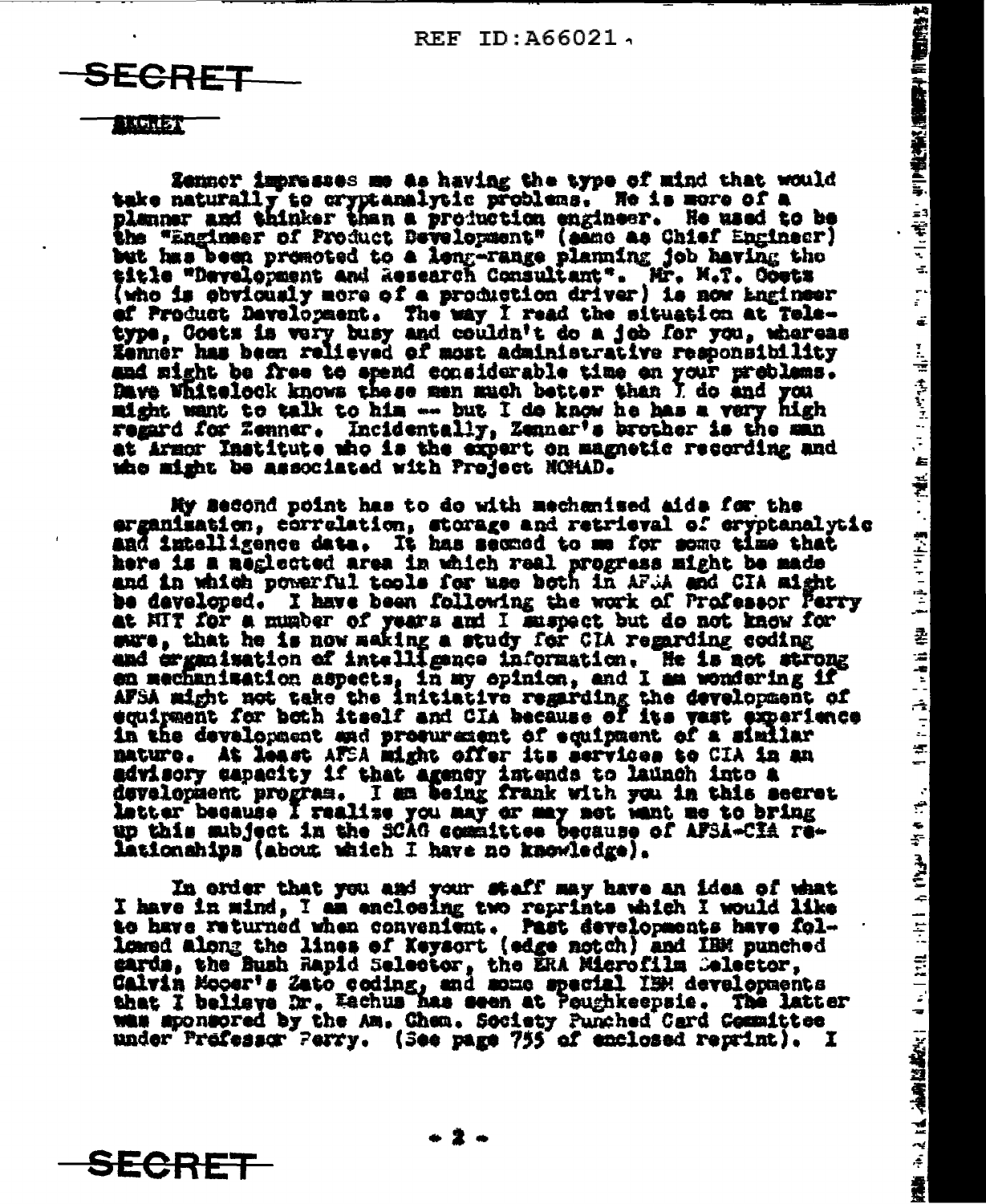**REF ID: A66021** 

ħ



SECRET

believe IBM has this development working satisfactorily but will met make a move toward announcing it publicly or making the machines because of their special mature. A news release in the Chemical and Engr. News of October 30, 1950, page 3769, says that ISM has developed a new type of machine in conjunction with the Committee for Scientific Alds for Liturature Searching, that it was hoped that a demonstration would be held in October and that it would be of two types; i.e., (1) Searching of published papers and (2) Correlation of data. I hear that a closed demonstration was held before the committee but that IBK hasn't budged aince because of policy involved.

You may not be clear as to what this information storage. serrelation and retrieval has to do with AFSA's problems in general and the major SCAG problem in particular. It is this. In my thinking. As your people get further and further into a problem they accumulate a large mass of data, information, hunches, busts, etc. Much of this mass of data is uncorrelated ... and it is the genius of someone like Frank Haven that can absorb multitudinous incidental facts -- make shrewd guessos and somehow put various apparently unrelated pieces of information together and come up with the answer. As we saw the other day, even the individual operating habits of enemy communication clerks may be studied and waed to advantage. If you accept this as a fair statement of the problem, then you may see my interest<br>in mechanised aids to help with this process -- and present punched card and electronic equipment you now have are not appropriate for this job. It seems to me that this is a general problem facing both AFSA and CIA that might wall be attacked on a broad basis by SCAC -- the mathematicians considering methods for classifying and coding intelligence information (and later its semi-sutomatic correlation) and the engineers consider mays of mechanisation of the processes developed by the mathematicians.

I would like to point out the large amount of work that has been going on in the library field along this line. Unfertunately, it is a very very difficult jeb to classify all human knowledge as we so bravely started out to do in the Bush Library Selector, but it may be practical to classify intelligunce data about specific cipher machines and their usage for aryptanalytic purposes.

My third point has to do with the problem of the electronic rotor. I have thought about this problem for many years without success. I have come to the conclusion that brute force repre-<br>sentation by a 1,000 point matrix (or so) is a peor and fruitless<br>solution. I souldn't tell from the presentations the other day if AFSA had gotten beyond this point but I doubt it. This is a situation which needs a really hot idea -- the application of some physical phenomenon to simulate the action of the rotor